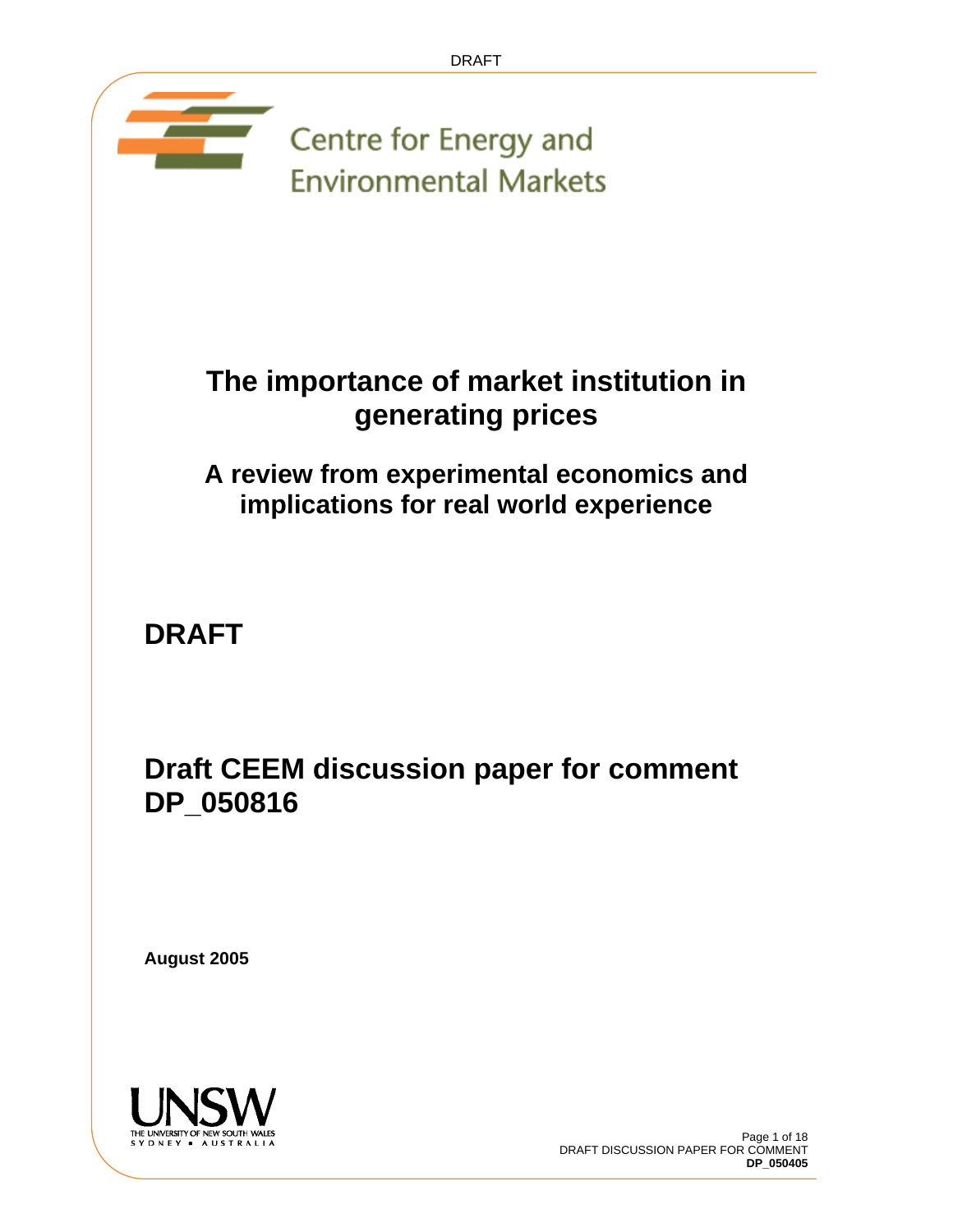## Centre for Energy and **Environmental Markets**

**About CEEM and this paper:**

and the second party of the second second party in the second second second second second second second second in  $\sim$ 

**The Centre for Energy & Environmental Markets** was founded in 2004 to allow the University of New South Wales to provide interdisciplinary research and advice on the design, implementation and operation of energy and environmental markets. The Centre formally brings together researchers from within the Faculty of Engineering, the Faculty of Commerce & Economics and the Australian Graduate School of Management. The CEEM also has active collaborations occurring across other faculties at the UNSW, and with a number of Universities and other organisations.

This paper provides a review of the lessons from experimental economics in respect of the performance of different types of market institutions. From the fundamentals identified in the laboratory experiments, this paper then questions if current prices observed in the Australian MRET market, the New South Wales NGAC market, and the European Union Emissions Trading Scheme are likely to be genuinely reflective of the underlying supply and demand. A number of reasons drawn from the experimental evidence are outlined as to why observed prices may not be consistent with the underlying supply and demand.

This is an area of ongoing work for CEEM we are actively seeking feedback and comments on the analysis methodology and findings outlined in this paper.

The corresponding author for this paper is:

Karel Nolles k.nolles@unsw.edu.au

www.ceem.unsw.edu.au

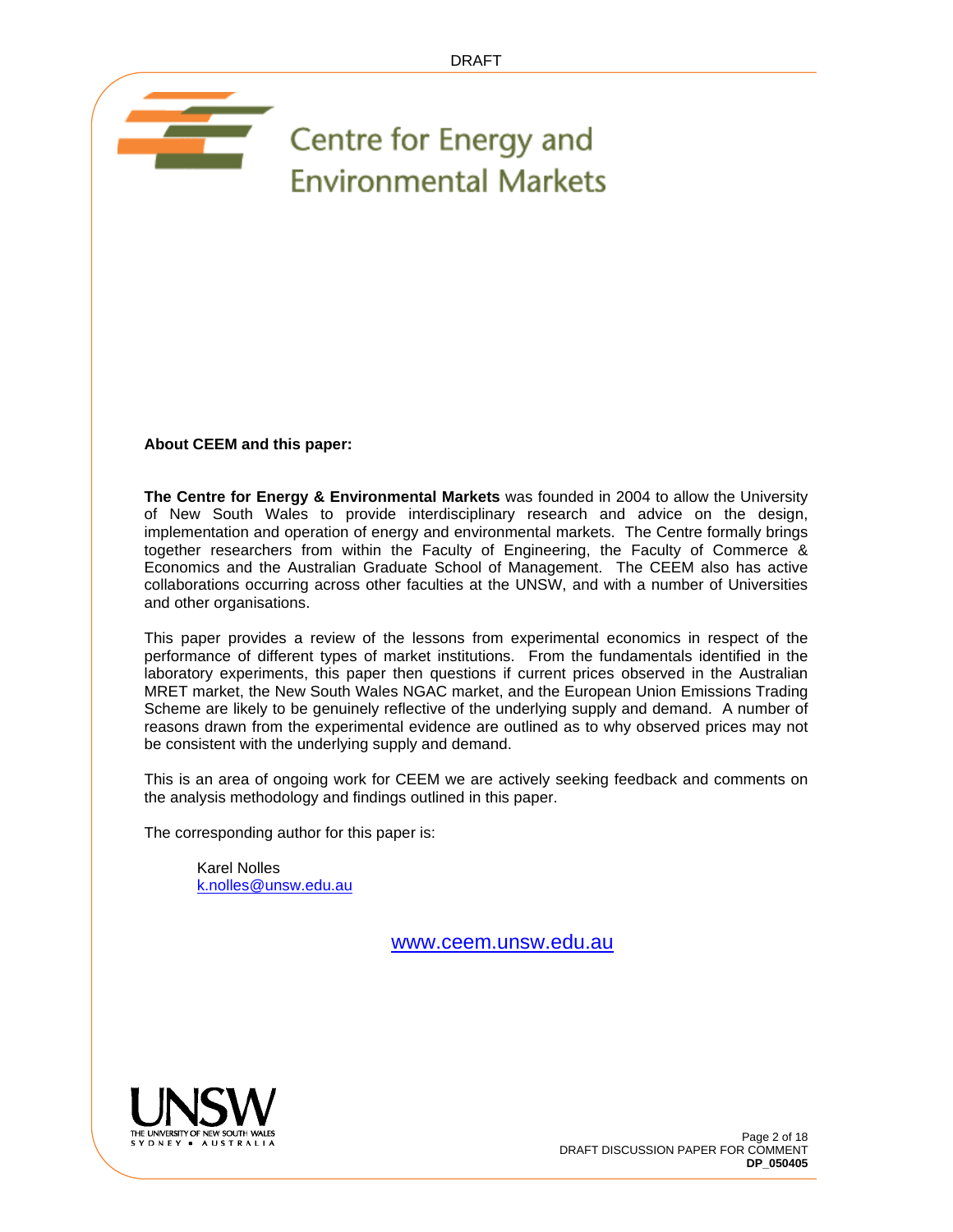# **CONTENTS**

| Evidence from Experimental Economics regarding the relative Market Efficiency of the different |  |
|------------------------------------------------------------------------------------------------|--|
|                                                                                                |  |
|                                                                                                |  |
|                                                                                                |  |
|                                                                                                |  |
| Other factors that challenge the assumption of a competitive market in respect of              |  |
|                                                                                                |  |
|                                                                                                |  |
|                                                                                                |  |
|                                                                                                |  |
|                                                                                                |  |
|                                                                                                |  |
|                                                                                                |  |
|                                                                                                |  |
|                                                                                                |  |
|                                                                                                |  |
|                                                                                                |  |
|                                                                                                |  |
|                                                                                                |  |
|                                                                                                |  |
|                                                                                                |  |

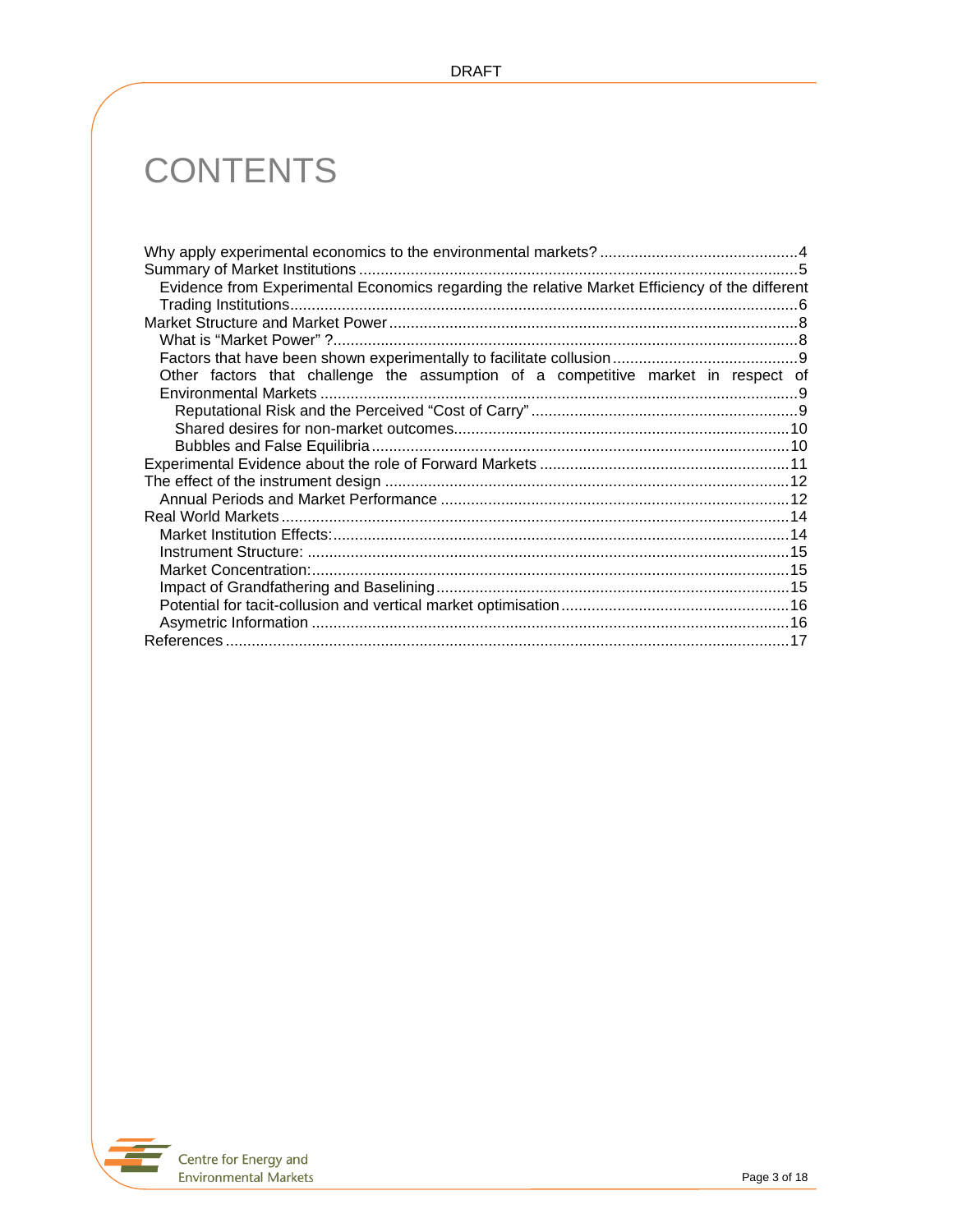## Why apply experimental economics to the environmental markets?

"The design and conduct of auctioning institutions has occupied the attention of many people over thousands of years. The Greek historian Herodotus, who described the sale of women to be wives in Babylonia around the fifth century B.C, gave one of the earliest reports of an auction. During the closing years of the Roman Empire the auction of plundered booty was common. In China, the personal belongings of deceased Buddhist monks were sold at auction as early as the seventh century A.D" (Milgrom and Weber 1982)

As the quote above makes clear, markets and auctions have been in use for millennia. It is somewhat surprising then to realise that the theory of market design and behaviour remains a considerable distance behind the practice. In major market reform processes, such as electricity, gas and environmental markets, policy makers have had to make "best guesses" between a bewildering array of possible design decisions, without having clear theory to guide those choices. The considerable differences in structure between different electricity markets around the world is testament to what (Surry 1996) only slightly facetiously referred to as the "great electricity experiment."

This theory lag is discussed with some elegance by (McMillan 1994) in the context of the US Spectrum Auctions<sup>1</sup>. "Theory has limits" he writes, and further "theory sometimes shows that there are effects that work in opposite directions from each other … and implementing a particular theory may require information that is unavailable." In the absence of a developed discipline of "market engineering", capable of predicting market performance "pre-construction" with a similar level of forensic certainty as that expected from civil engineers when constructing bridges, the use of experimental economics techniques to test market performance before going "live" should be an important part of the policy maker's toolkit.

Experimental Economics is the use of laboratory techniques to examine economic systems. This is typically achieved through developing a simplified version of the economic system suitable for implementing in a controlled laboratory environment, and then using remunerated subjects as participants within that laboratory system. This allows the experimenter to define things such as the intrinsic valuations of participants and the underlying supply and demand schedules. Although many seminal experiments have been run by hand, it is often the case today to run the experiments on computer networks, where participants operate a trading screen of some form. In particular, Experimental Economics allows exploration of issues around human decision-making within economic systems.

Since the early 1980's the use of "market based instruments" to facilitate least cost implementation of environmental policy has become relatively popular. Active academic discussion of the application of environmental markets commenced in the early 1970's, with theorists such as (Montgomery 1972) outlining the potential efficiency benefits of such markets.

Although a significant number of environmental markets now exist around the world (see Table 1 for a partial list), few have a significant length of trading history uninterrupted by significant changes in structure. The collective experience that has been gathered suggests that in the environmental markets area, the differences between "perfect market" theory and "practical market" reality is particularly large. Putting together an environmental market – particularly one

the US Spectrum auction were among the world's most theoretically analysed auctions prior to their implementation. However as (McMillan 1994) points "<br>out the actual performance was vastly different to the still performed

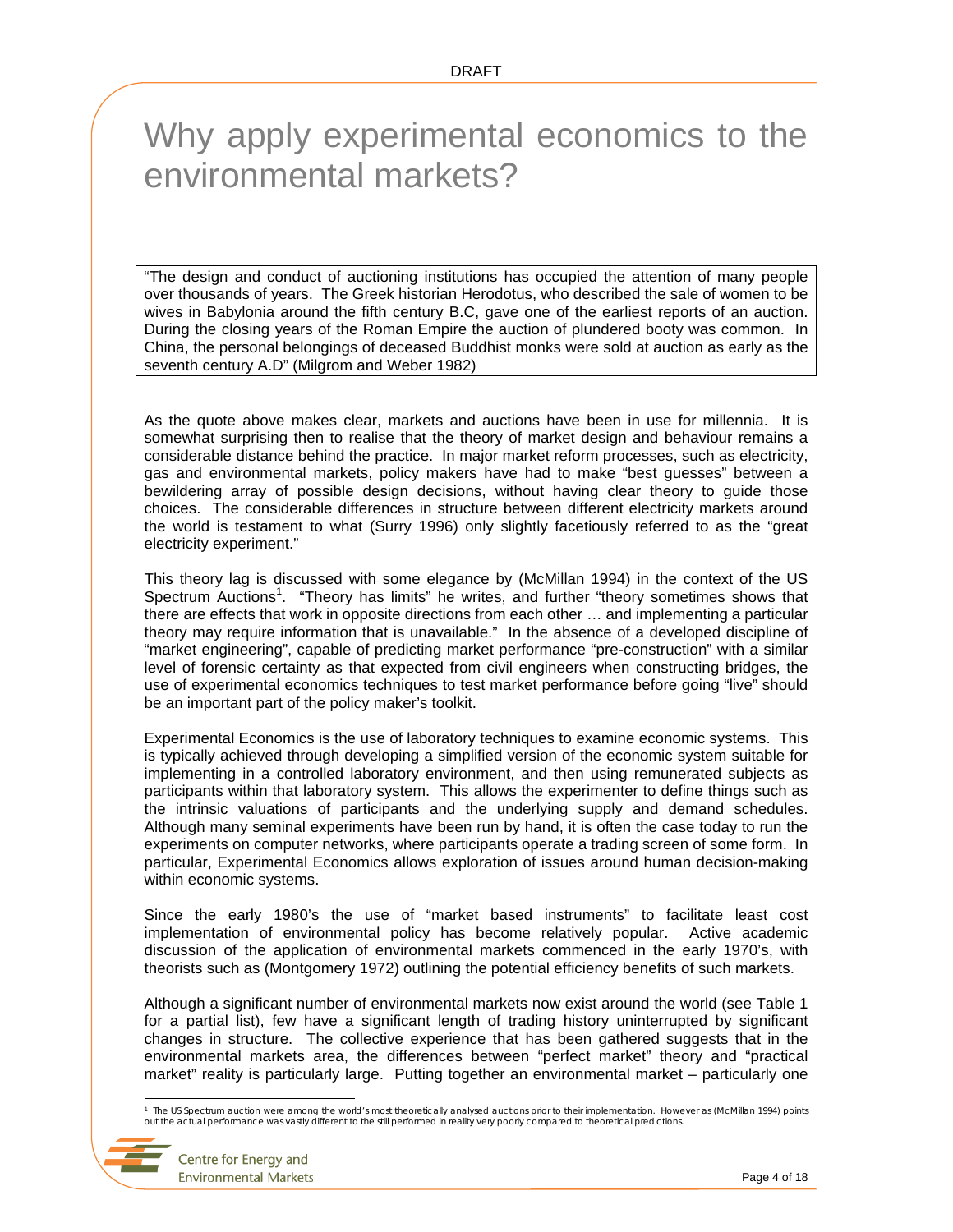that drives significant new investment to solve some particularly environmental issue – is a harder task that was initially anticipated.

Despite the problems, the gains from implementing environmental policy via a market instrument can be significant – with some empirical studies suggesting a cost reduction of more than 50% compared to traditional "command and control" type regulation. (Ellerman, Joskow et al. 2003).

Environmental markets have generally been implemented by government agencies different from those agencies traditionally associated with the oversight and management of financial (and

other) markets. This has meant that some key lessons about market regulation and surveillance from the design and performance of financial and major commodity markets have not been heeded in the design of many environmental markets.

In part this is because of the understandable reluctance of government departments with an environmental focus to become involved in questions of market regulation, management and surveillance on an ongoing basis.

While understandable, this is **also a dangerous position to take**.



The theoretical benefits of using markets to implement environmental or energy policy rest on the assumption that the market is efficient. **That the market performs efficiently is the bedrock upon which public and participant acceptance of market-based environmental schemes rests.** 

An efficient market requires (at least) **good design (market institution), good regulation and appropriate surveillance and monitoring.**

In this paper we examine some of the lessons that can be drawn from experimental economics in respect of the Market Institution question, and then draw some conclusions about the probably price performance of the main environmental markets of interest in Australia.

## Summary of Market Institutions

Market Institution is a term used to describe the broad manner in which a price and quantity for trade are agreed. The following provides a quick overview of the main institutions, before we consider what experimental economics tells us about them, and the implications for policy in respect of environmental markets.

**Posted Prices** – The "posted price" institution is the one familiar in the context of retail shopping (eg: Coles supermarket) – one party (typically the seller) "posts" a price, which is fixed for some duration, and the buyer can either accept or reject. A close relative is Posted Price with

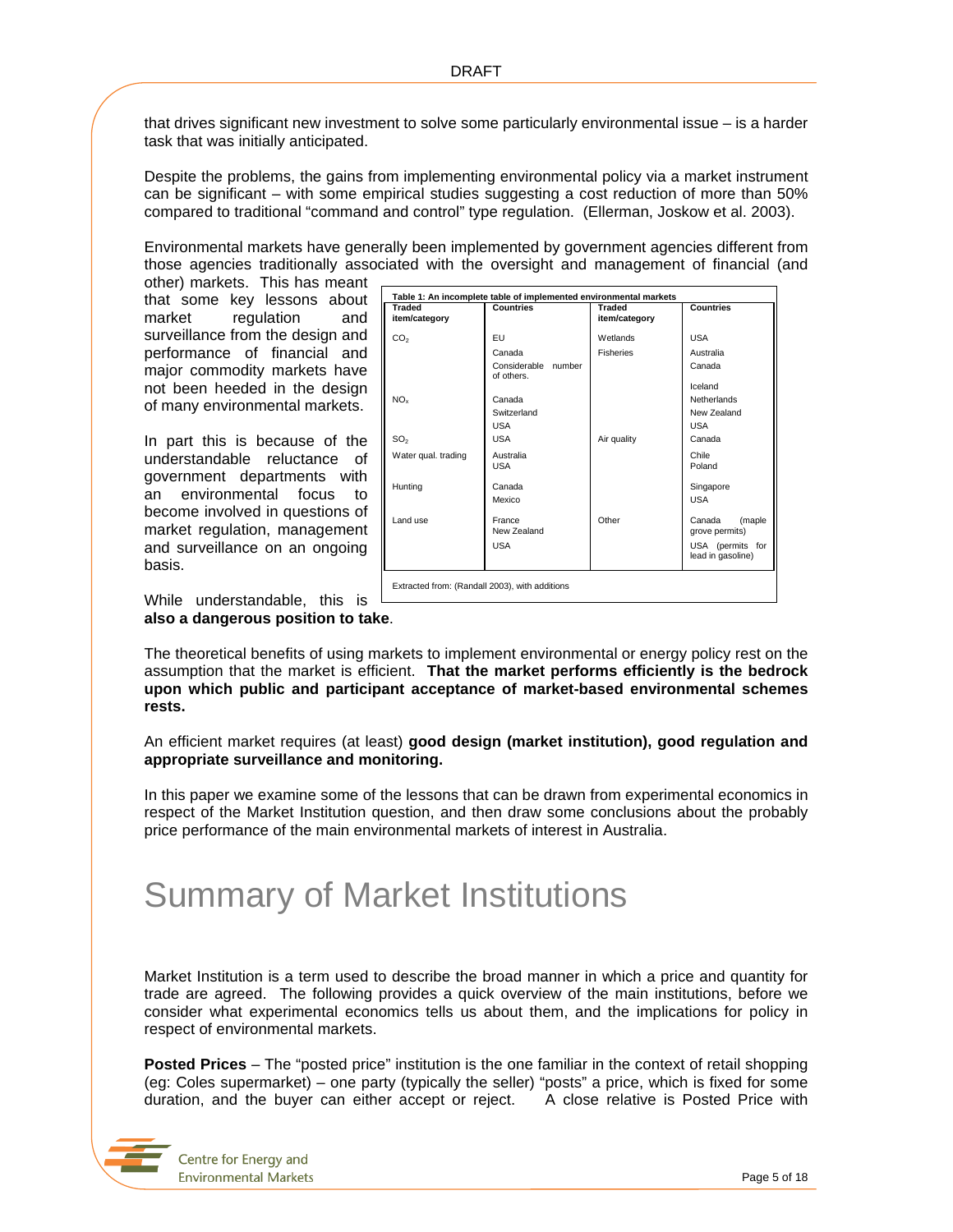Negotiation, where the initial posted price is viewed more as an invitation to seek a discount. (eg: The market for second hand cars)

**One-Sided Sequential Auctions** – These are auctions where an auctioneer makes known a single price to the market for the good on sale, and then either raises ("English" style ascending price auction) or lowers ("Dutch" style descending price) the quoted price until the supply is equal to the demand.

**Double Auctions** – In the double auction buyers make bids to buy, sellers make offers to sell, and the available bids & offers in the market (or at least the highest bid and lowest offer) are made known to all market participants. This is the style of market used on the Australian Stock Exchange (ASX) during normal trading.

**Decentralised negotiations** – The form of market where buyers and sellers establish contact with each other to negotiate prices and quantities on a case-by-case basis. Frequently brokers enter into such markets to reduce the search costs, and this can lead to a decentralised market actually becoming very similar to a more formal auction (as is the case with the NASDAQ), or to a Posted-Offer style market, where sellers advertise prices through brokers and invite potential buyers to then negotiate.

**Discriminative Auctions** – This is the style of auction used for the sale of Australian Treasury Bonds<sup>2</sup>. Multiple buyers submit bids to a single seller with some quantity of units to sell. At the end of the auction the seller commences at the highest bid, and works down the bid stack until all units have been sold. Each buyer pays the price they bid.

**Uniform Price Auctions** – The obvious outcome of a discriminative auction is that different parties pay different prices, and parties paying the higher prices tend to become dissatisfied when this fact becomes known. An alternative is to settle all bids at a uniform price that clears the market, since a buyer is unlikely to complain about obtaining a good at a price lower than what was bid. The clearing price is determined by the highest rejected bid. It can also be implemented in a call market, as is used to provide opening prices on both the ASX and the  $NYSE<sup>3</sup>$ , and is also used by NEMMCO<sup>4</sup> in Australia to provide the half-hourly electricity spot prices.

### *Evidence from Experimental Economics regarding the relative Market Efficiency of the different Trading Institutions*

Market Efficiency is a measure of the extent to which a market allows participants to gain the benefits of trade. That is, efficiency = (Actual gains of trade) / (Potential gains of trade). Market efficiency does not specifically mean that prices are higher or lower – or even consistent between participants. It simply means that the market has performed the core task of ensuring that all goods have been allocated to their optimal uses.

All of the above market institutions and pricing rules have been extensively studied in an experimental context. The experimental evidence is fairly clear that in cases where direct comparisons can be made, the efficiency of the market institutions descends as follows<sup>5</sup>:

- Double Auction
- Discriminatory Call Markets and Sequential Markets
- Clearing house (Uniform price to single seller)
- Posted Offer

 2 http://www.rba.gov.au/FinancialServices/CGSTenderInfo/TBTenders/2005/index.html

<sup>3</sup> New York Stock Exchange. www.nyse.com

<sup>4</sup> National Electricity Market Management Company – The operator of the Australian national electricity market.

<sup>&</sup>lt;sup>5</sup> Based in part on Table 5.2, Kagel, J. and A. Roth, Eds. (1995). The handbook of experimental economics, Princeton.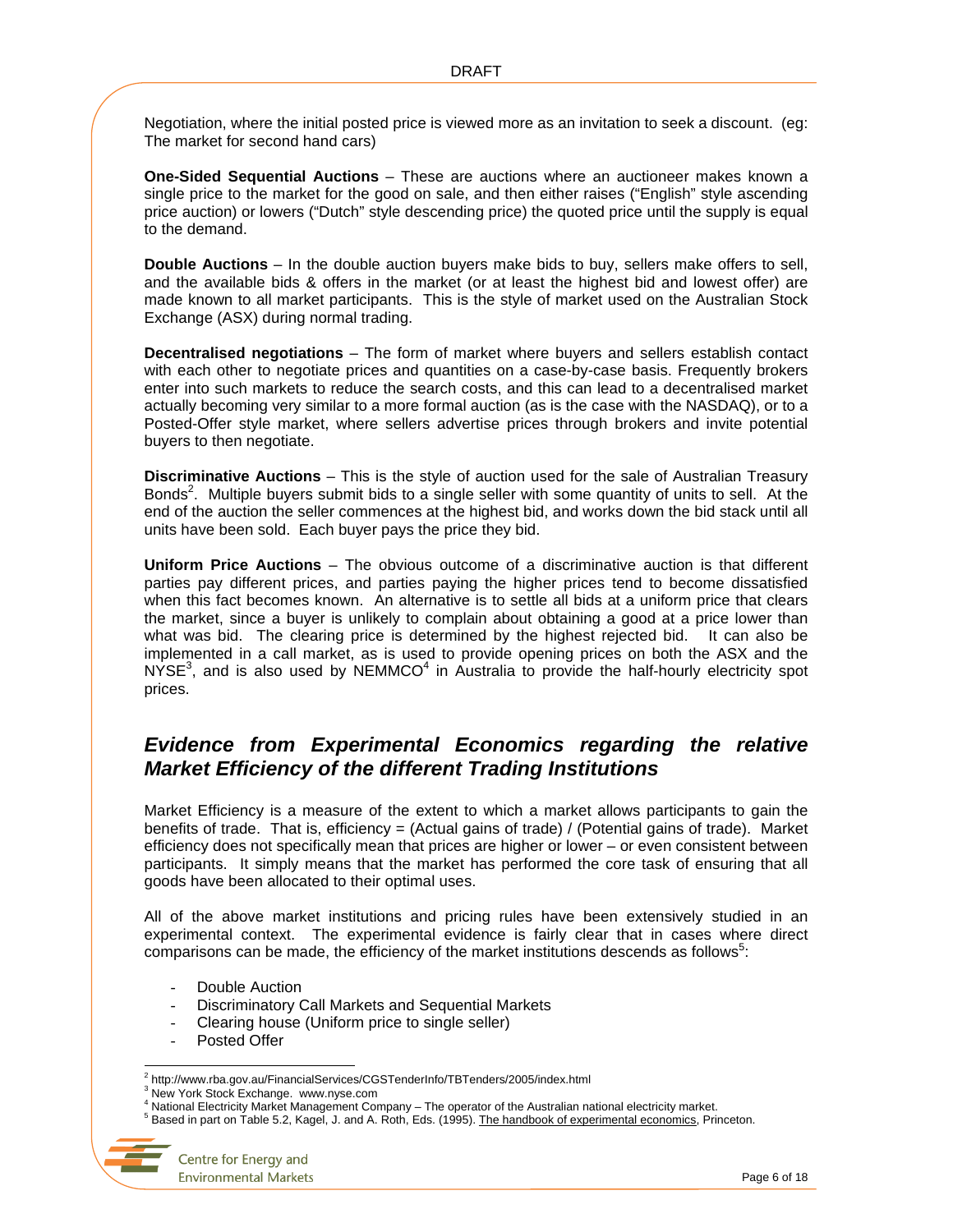- **Negotiated Prices**
- Posted Offer with subsequent negotiation

This is of course not to say that in the real world the double-auction is always a superior form of market institution to the posted-offer market. There are clearly practical difficulties for example in operating a busy grocery store on the basis of a Double Auction.

What it does say is that in those cases where both a Double Auction or a Posted Offer institution would be viable choices, the experimental evidence is strongly in favour of the Double Auction, and a choice to the contrary would need to demonstrate clearly what special feature meant that an alternative mechanism provides a better societal outcome.

#### **Comparing the Posted Offer and the Double Auction**

The overall effect of the posted-offer institution is to raise prices and reduce market efficiency as compared to the Double-Auction.

This is particularly the case when limitations on seller's capacities create market power. That is, in a posted-offer style market where participants have market power, the exercise of that market power is easier than in other market institutions.

The price-increasing effects of this institution are illustrated by data from Ketcham, Smith & Williams (1984) – see Figure 1.

Notice in this experiment that a defined competitive equilibrium (C.E) exists (at "0" on



the y-axis), and that the supply curve has one large supplier who by withdrawing a single unit from sale could influence the price to the Nash Equilibrium (N.E).

The key point is that average prices obtained through the market were at or above the Nash Equilibrium range.



Importantly, the experimenters deliberately conducted a set of 6 parallel Double Auction sessions, with the same environmental variables and underlying supply/demand curves. In all but one of those sessions prices were statistically indistinguishable from the competitive equilibrium price.

Davis, Harrison & Williams (1993) also compared the various institutions under conditions of cycling supply and demand, and noted that "the Posted Offer efficiency is only 66% on average, and, as a result, the PO prices do not track the changes in equilibrium prices very well."

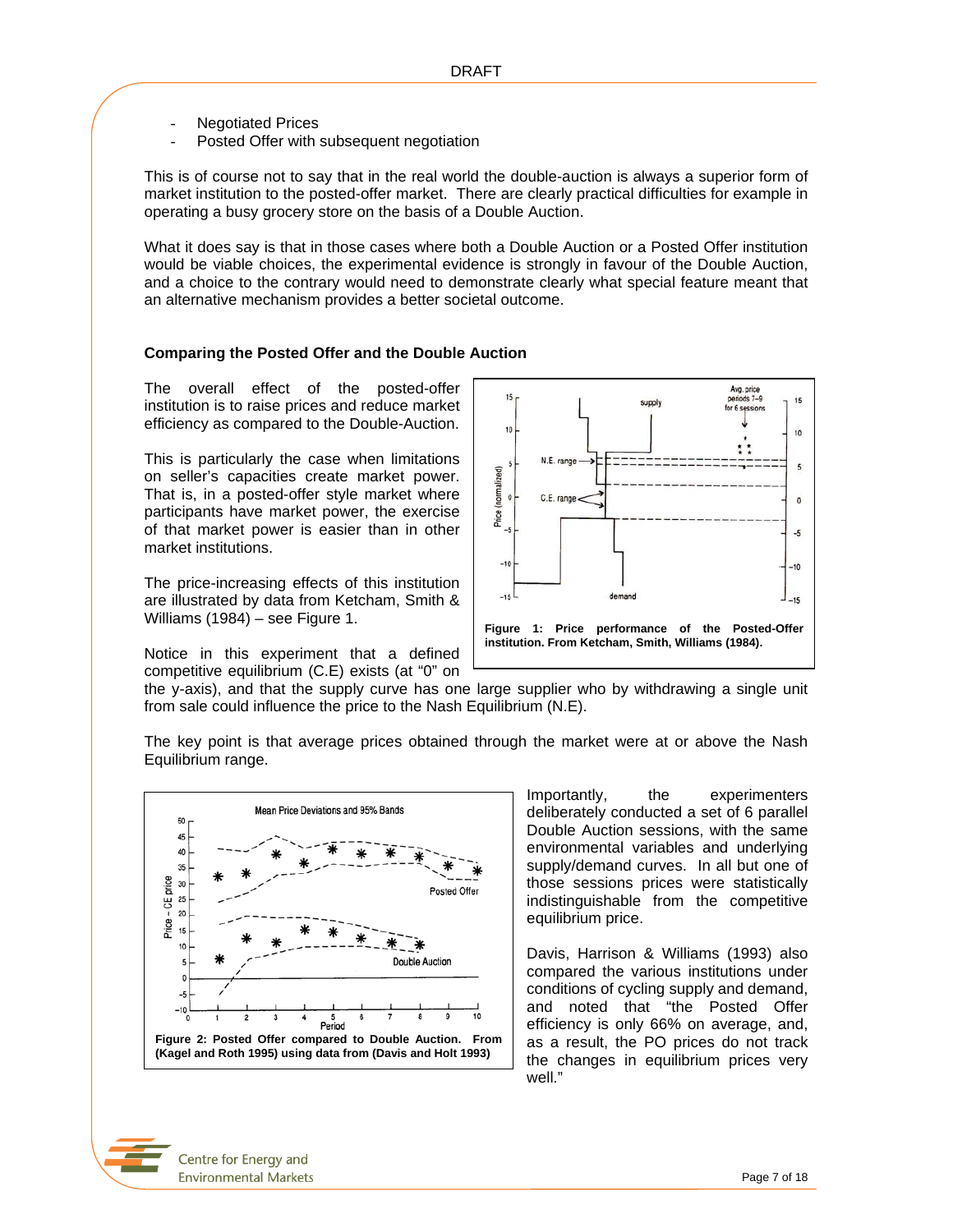#### **Call Markets**

A near alternative to the Double Auction is the Call Market with a uniform price. Call markets have also been considerably studied. Consistent with many of these studies (Smith, Williams et al. 1982) concluded that call markets have strong competitive tendencies, and among the most efficient form of uniform pricing institution. They tend to slightly under-perform in terms of market efficiency and speed of price convergence to the equilibrium price as against a Double Auction for the same goods.

## Market Structure and Market Power

### *What is "Market Power" ?*

(Holt 1989) suggests two definitions of market power, although for current purposes the second is the more useful, which is based on the USA Department of Justice horizontal merger guidelines. A participant has market power if a unilateral deviation from competitive behaviour is profitable, assuming other participants continue to use the strategies that otherwise delivered the competitive equilibrium.



A large number of experiments have been conducted examining different aspects of market power. It is a consistent theme that where market power exists, participants quickly learn how to maximise profits through the use of it.

Figure 3 shows an example from a paper by (Holt, Langan et al. 1986). By strategic withdrawal from sale of a small number of units the marginal supplier can raise the price to \$2.85. The additional profit on the smaller number of units sold makes this a profit maximising strategy. Note that by the end of the

second trading period (out of eight), the participants have been consistently moved to the higher price.

With the underlying supply/demand curves in the case above, which represent a severe from of market power on the part of a single participant, no trade institution will be able to prevent the application of market power. However a more common situation is where some form of cooperation (or collusion) is required between a number of participants in order for market power to be exercised. An enormous body of experimental work has been conducted examining collusion and cooperative behaviours.

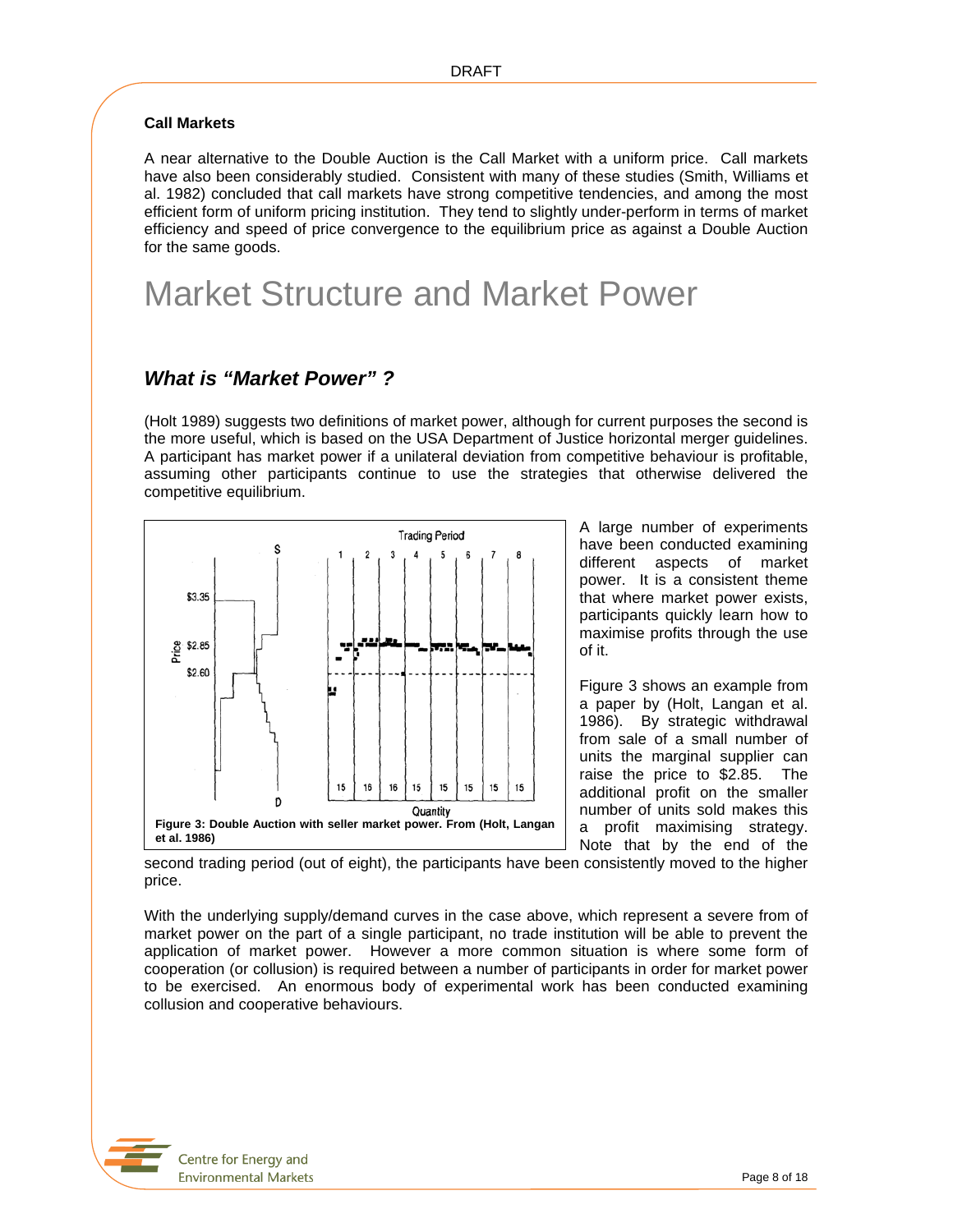### *Factors that have been shown experimentally to facilitate collusion*

The following factors in the ability to collude to move market prices can be drawn from the experiments that have been conducted.

- Multi-period repetition with the same group of participants.
- Communication between parties
- The ability of parties to punish "deviation" from the collusive course.
- The existence of vertically related markets.
- Significant market concentration.
- Significant search or transaction costs.
- Where a posted price institution is used. Particularly if the market is small.

### *Other factors that challenge the assumption of a competitive market in respect of Environmental Markets*

To the above list, for which considerable experimental evidence exists, there are three factors that are also worth considering, but for which no or limited experimental evidence is currently available.

#### **Reputational Risk and the Perceived "Cost of Carry"**

In the environmental markets the primary driver of value is the regulatory requirement that a company purchase some quantity of a given environmental instrument. From the company's point of view it is frequently the case that the potential for reputational loss outweighs any financial incentive to trade "optimally" in the market. For this reason we suggest that the environmental markets will tend to have more "buy and hold" behaviour than might be expected in other markets. If the market institution allows, such participants will "over-buy" and then hold their surplus "units" until required for regulatory acquittal, and consider the financial "carry costs" and any associated foregone profit from the market as being a "cost of doing business and meeting the regulatory requirement."

Anecdotally it is an often-heard comment from brokers in the Australian MRET and NGAC markets that participants do not appear to rationally consider the cost-of-carry when making purchase decisions.

In an environment where the cost of carry or unit creation is either insignificant or not appreciated, a considerable difference may exist between trading behaviours. There is some experimental evidence – including from experiments conducted by CEEM, that when participants are given an allocation for free they tend to "hold" to it, and not behave in a manner that is as "commercial" as compared to the case where they had purchased or created the unit for resale with a positive cost.

In the case of the recent CEEM experiments, two institutions were trialled. In the first, "suppliers" of units were given an allocation (at no cost) at the start of each period, and the task was to sell these units to "retailers". There was no penalty for not selling all the units provided, only the foregone profit from failing to sell at a profit.

In the second institution, "suppliers" had to pay a cost to obtain the units, which could then be resold to retailers for a profit.

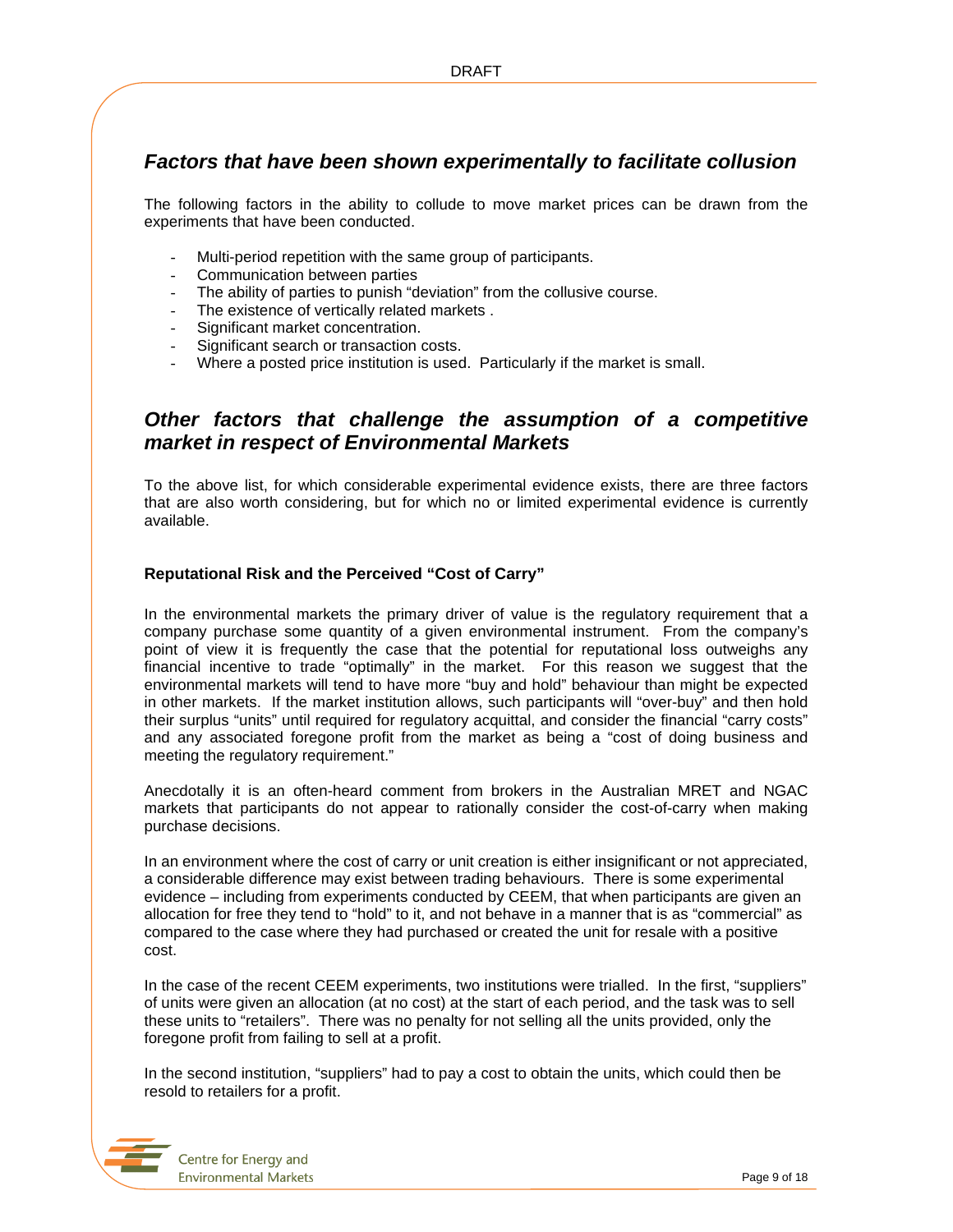In both institutions that actual payoffs and values were the same.

Participants in the first institution were much more willing to withhold units from sale in an attempt to increase the market price, judging that the financial risk of not selling all the units could be disregarded.

**This would tend to support the conclusion that grandfathering of a significant number of "units" or allowing units to be created for very low costs from current activities can lead to the overall market price being raised, since the market risk of failing to cover costs on unsold units is lessened, thus relaxing the commercial incentives. This is a preliminary finding, and CEEM is now conducting further experiments.** 

This finding is however anecdotally supported by the recent experience of the State of Virginia in the auctioning of NOx permits. Up to this point all permits had been grandfathered, however to allow for new entrants it was required for all participants to return 5% of their allotment each year, which would be auctioned to the highest bidder – including new entrants. Following the first auction a dramatic rise in the volume of trading was observed, possibly due to companies having observed the (surprisingly high) auction results achieved and concluding that the permits in fact had a real value to them, and should thus be profitably used or sold, and not held as insurance.

A copy of a news article regarding these auctions is provided at the end of this paper.

#### **Shared desires for non-market outcomes**

There may exist non-market reasons why some market participants may share a desire for a particular market outcome – which strengthens the incentives for tacit collusion.

As an example, if there is a belief that the outcomes from this market will be used to set future baselines or benchmarks, or to drive future policy. Under this circumstance some participants will have an interest in seeing price being artificially high or low, and they may be able to cooperate to achieve this, particularly where the market is relatively small.

#### **Bubbles and False Equilibria**

 "Or, to change the metaphor slightly, professional investment may be likened to those newspaper competitions in which the competitors have to pick out the six prettiest faces from a hundred photographs, the price being awarded to the competitor whose choice most nearly corresponds to the average preferences of the competitors as a whole; so that each competitor has to pick, not those faces which he himself finds the prettiest, but those which he thinks likeliest to catch the fancy of the other competitors, all of whom are looking at the problem from the same point of view. It is not the case of choosing those which, to the best of one's judgement, are really the prettiest, nor even those which the average opinion genuinely thinks the prettiest. We have reached the third degree where we devote our intelligences to anticipating what average opinion expects the average opinion to be. And there are some, I believe, who practice the fourth, fifth and higher degrees" – Keynes – 1936

In the context of environmental markets (as in the share market) it is generally the case that the true "fundamental worth" of the asset is uncertain. The problem arises when each participant in the market does not genuinely believe their own opinion to be the best estimate of the opinion of others. Under that circumstance a participant may be prepared to purchase something that they believe to be over-valued, in the hope that somewhere else in the market another participant exists who is even more foolish (or less informed), thus leading to a speculative bubble.

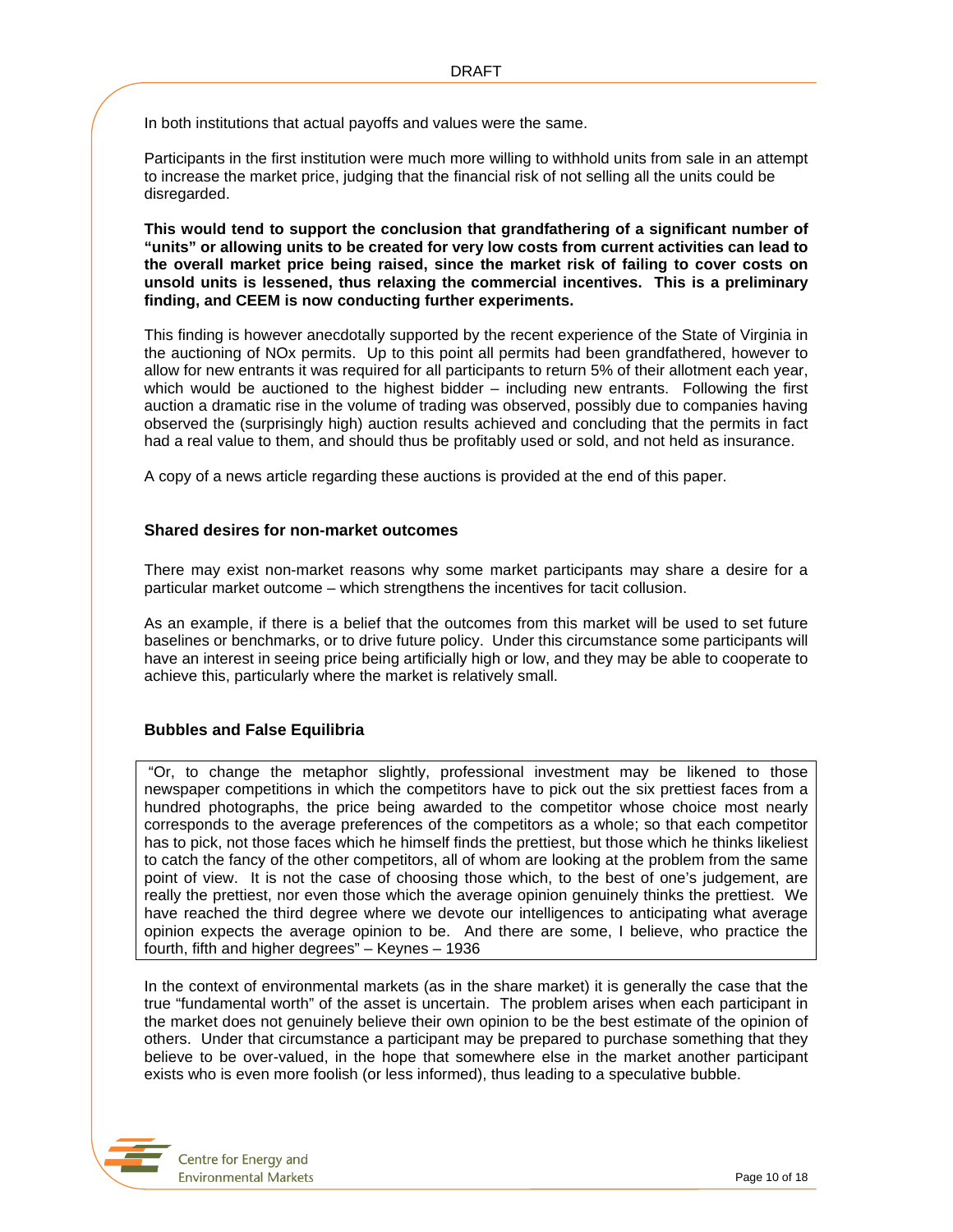Given that regulatory markets are  $-$  by definition  $-$  driven by government regulatory action, and that this is a reason for ongoing rumour about changes in policy and direction, it is possible that the relatively small environmental markets will in fact be more susceptible to asset bubbles than the larger financial asset markets.

This is also consistent with the findings of the CEEM experiments on the MRET market. In the MRET market a considerable source of uncertainty exists due to baselines and the delay between the generation of MWh and the creation of the associated REC (at which point the REC becomes visible and known in the registry.) Although our testing series is incomplete, a typical price path is for prices to be well over equilibrium in early periods, and then crash in later periods as more information about over-production becomes known in the market.

## Experimental Evidence about the role of Forward Markets

Theoretical analysis of the interactions between spot markets and forward markets is relatively limited – in large part because the underlying market models for the spot market already present considerably theoretical difficulty in predictive terms.

The Cournot model of a market is frequently used in theoretical contexts, being relatively mathematically tractable. In this model sellers make simultaneous decisions about output quantities, and the aggregated production determines the market price in that period.

One particularly notable theoretical piece on the nature of such interactions was developed by (Allaz and Vila 1993), who used a Cournot model to explore the mechanism by which a spot market arrives at a Nash equilibrium characterised by over-production (due to the Stackleberg Leader problem<sup>6</sup>), leading the market to stablise at a point of over-production and low prices. (Allaz and Vila 1993) go on to demonstrate that a forward market could assist, by allowing participants to lock in future sales and to signal future intentions. Their theoretical analysis demonstrated that in the limit of a continuously tradeable forward contract, such a market allows

the underlying Cournot spot market to achieve the competitive equilibrium prices.

**That is, the existence of a well functioning forward market allows a dysfunctional spot market to converge to the equilibrium price.** 

The Allaz and Villa model has been experimentally tested by (Brandts, Pezanis-Christou et al. 2003), who found a good alignment between the theoretical performance and the experimental results.

At CEEM we are currently seeking to conduct a similar experiment, looking at the impact on the MRET market of introducing forward trading.



**market. Extracted from (Kagel and Roth 1995), who used unpublished data provided by (Kluger and Wyatt 1990).**

e<br><sup>6</sup> Under some conditions each participant fears that if they don't commit to a large quantity, their competitor will, and thus it is better to "strike first". Unfortunately if all participants think this way, they all "strike first", and the results is over-production.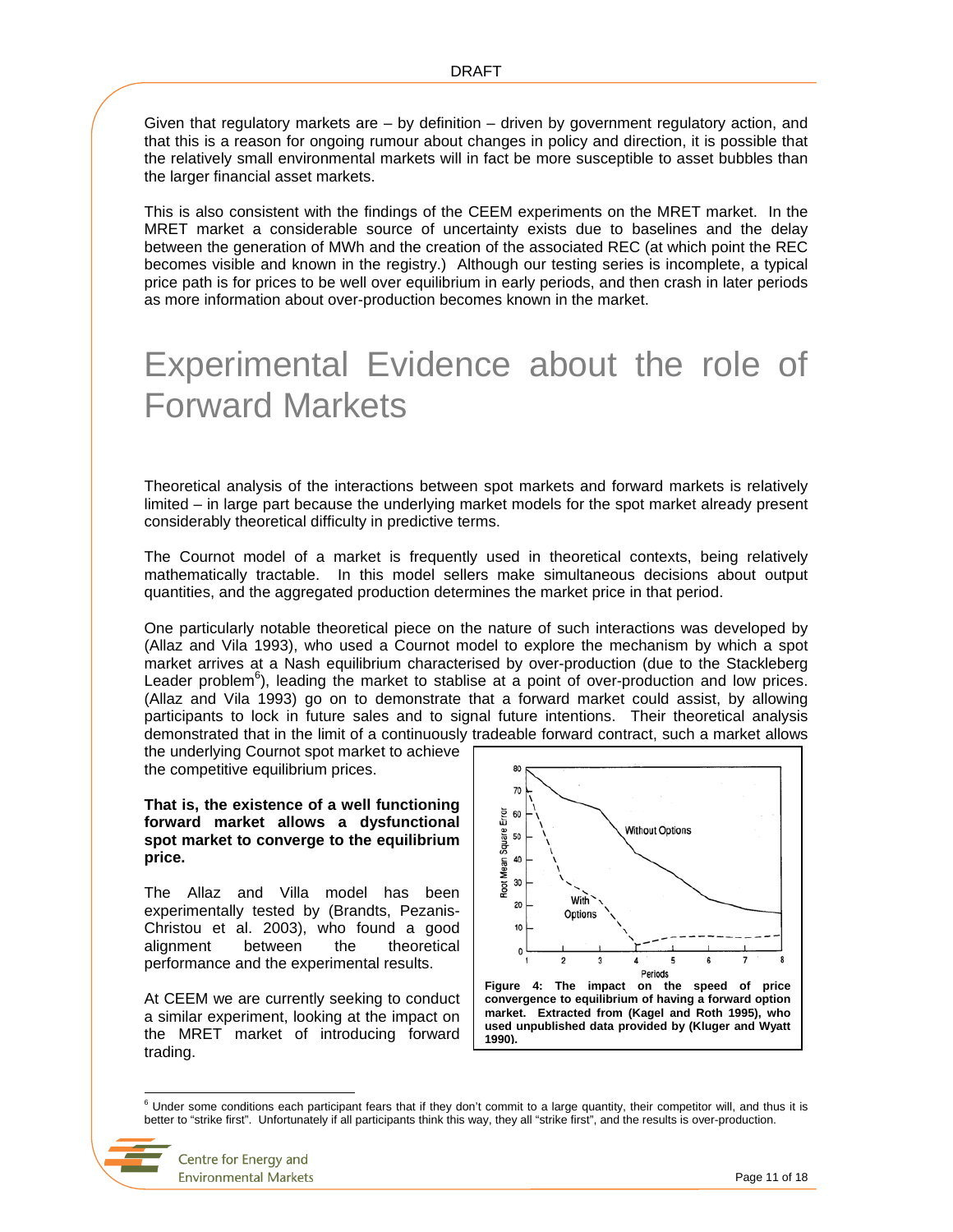The impact of forward contracts has also been examined in the area of asset markets. In particular (Porter and Smith 1989) found that the introduction of a futures market reduced the amplitude of the bubbles considerably.

This is consistent with data prepared by (Kluger and Wyatt 1990), and presented in a graphical form by (Kagel and Roth 1995), from where Figure 4 has been reproduced. This experiment examined the number of repeated trading periods required for prices to converge to the competitive equilibrium. In the "With Options" treatment participants were also able to conduct a single round of forward option trading at the start of each period. The extra information provided through the option market substantially improved the dynamic performance of the otherwise relatively inefficient institution.

## The effect of the instrument design

In implementing an environmental market a large number of instrument design decisions must be made. These include questions such as:

- The longevity of the instrument does the permit/credit survive indefinitely, or expire after some period of time.
- The timing of acquittal to the regulator should it be annual or on some shorter or longer period. Should all participants have to acquit at the same time?
- The ability to bank/borrow from future periods
- The amount of information to be released to the market about instrument creation, and associated issues such as baselines.

Again, many of these questions have been examined experimentally, including in experiments at CEEM.

### *Annual Periods and Market Performance*

The experimental evidence suggests that more frequent acquittal of smaller parcels, or some mechanism for staggering acquittal dates between liable parties, is likely to encourage better price discovery and reduced volatility.

Consider by way of analogy the Commonwealth Government Securities (CGS) market. Government bonds are issued by the RBA on a regular basis, with periods out to 10 years. These bonds are then actively traded in a secondary market. Through both these mechanisms, the market has constant price-volume points about the government's issuing intentions and the prevailing market prices. The annual volume on issue in the CGS market is around \$50 billion.

Clearly issuing \$50 billion of bonds on one day, rather than in a series of auctions through the year would be extremely disruptive to the market. Clearly any mismatch of funds between investors and the available bond issuance on that day would appear as large swings in price as the market sought equilibrium on the large volume suddenly entering the market. It would not be considered sensible financial policy to issue bonds in this manner.

This issue has also been considered experimentally in respect of the Californian RECLAIM market. The following graph is extracted from (Ishikida, Ledyard et al. 2000), who ran a series of experiments based on the proposed RECLAIM market rules, and in particular the impact of having a single Annual Issue date versus having credit issues staggered through the year. The results from the market experiments are dramatic.

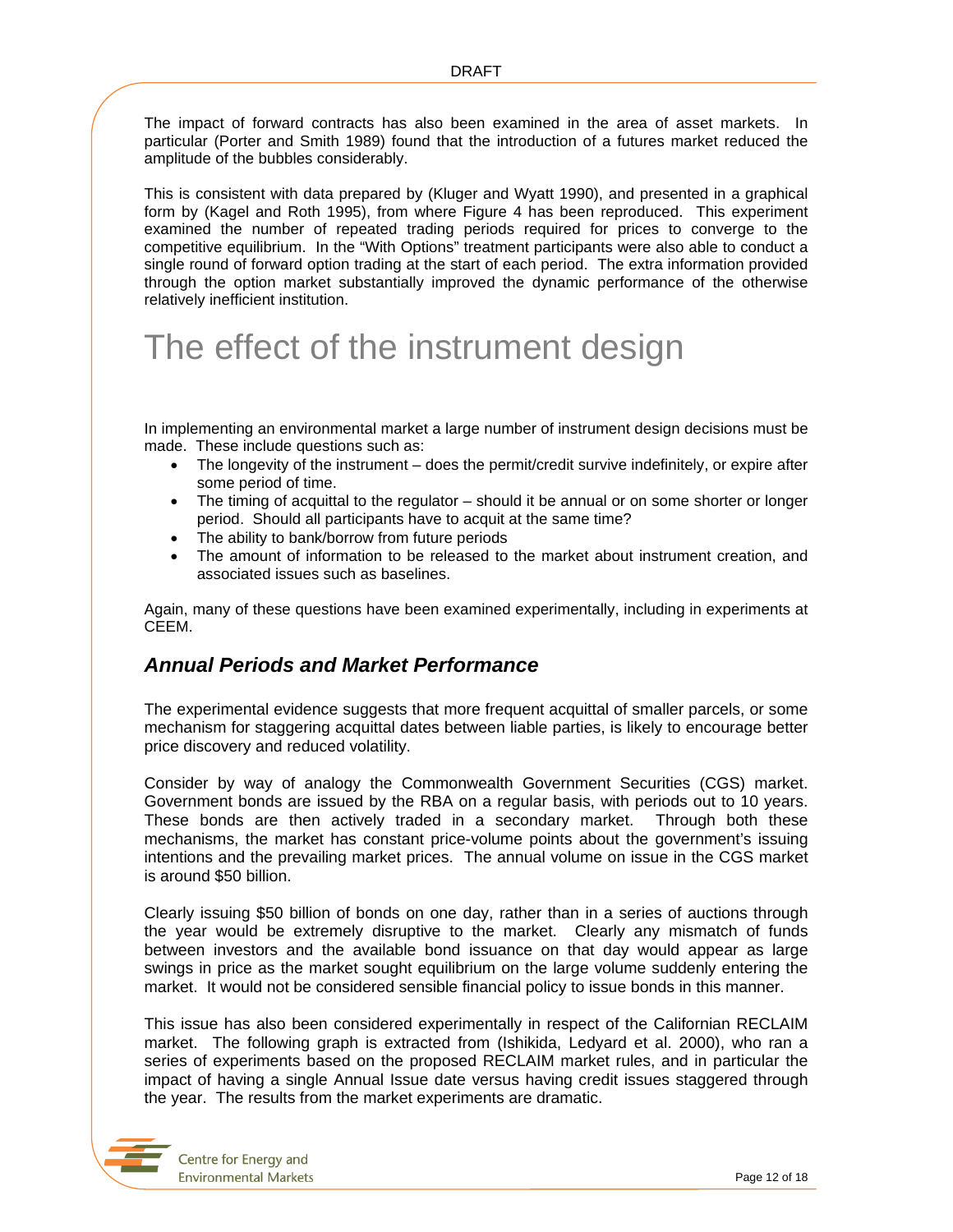

Clearly, more frequent issuances moderated market volatility and volatility increased as the volumes grew over time under the annual issue model.

This was a somewhat stylised experiment, and ignored the impacts of forward trading and banking, both of which are very much features of real world markets such as the MRET, NGAC and EU ETS markets.

However the fundamental point is that in a general sense the effect on market dynamics of having a single regulatory "drop dead" date for all participants will be to engender price volatility in the lead up to that date.

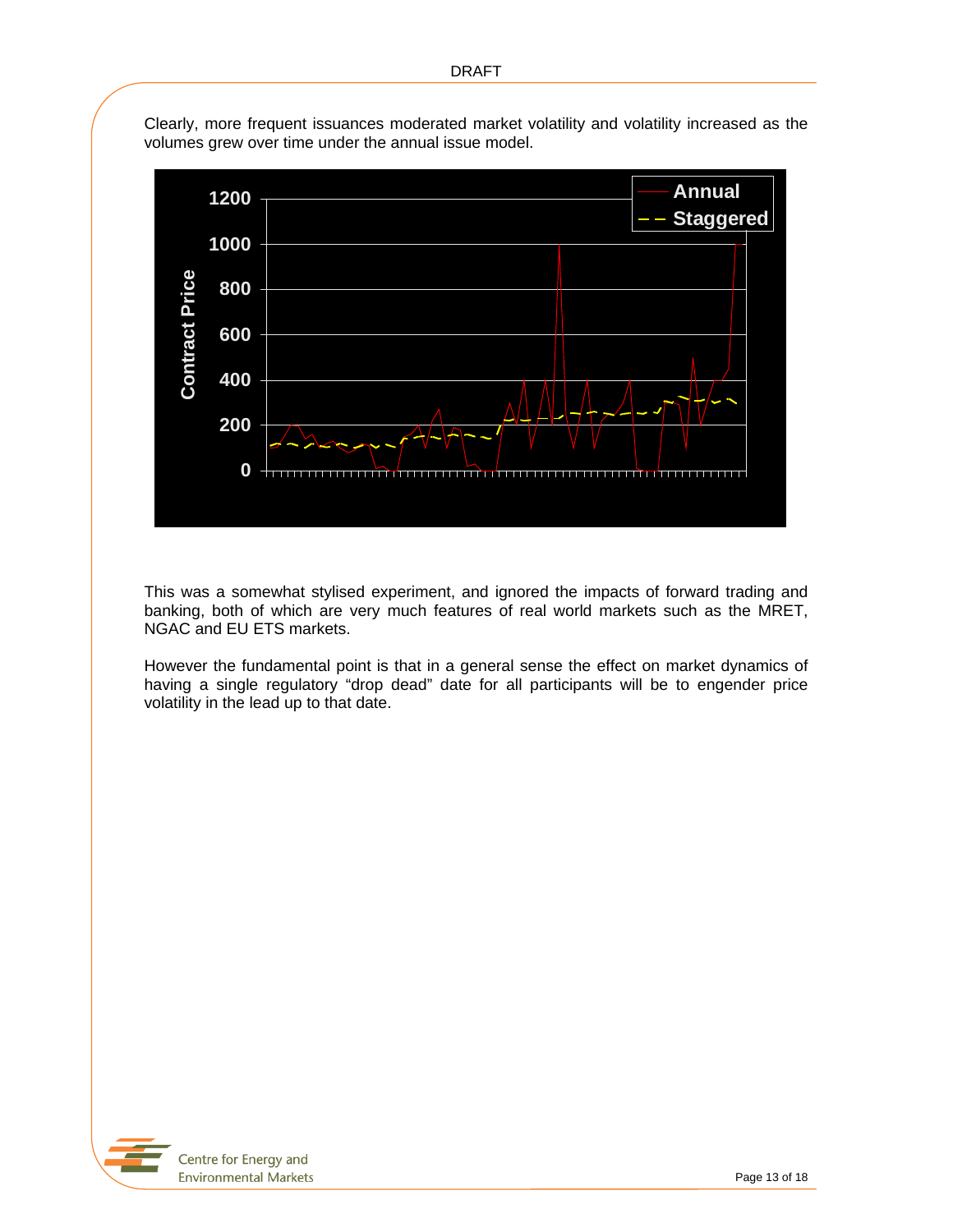## Real World Markets

The use of markets as instruments of public policy – be it in energy, telecommunications, or environmental policy – is predicated on the assumption that the price prevailing in the market reflects the genuine underlying supply and demand.

However we have already observed in the previous survey of experiments that there are many cases where in controlled laboratory situations the prices generated in a particular market institution do NOT reflect the underlying supply and demand.

There are a number of occasions in known environmental markets where prices do not seem fully consistent.

A good example is in the EU ETS, where CER units that can be used both for international emissions trading (under the Kyoto Protocol) and acquitted under the EU ETS trade at a very considerable discount to the more narrowly defined EU Emission Allowances.

Previous work conducted by  $CEEM<sup>7</sup>$ suggests that prices in the NGAC market are considerably higher than fundamental of analysis of supply would suggest is rational.



The MRET market has recently encountered considerable price movement with no obvious change in fundamentals.

The experiments previously discussed suggest that some combination of the following effects may be at work.

## *Market Institution Effects:*

The NGAC and MRET markets are primarily using a bilaterally negotiated OTC form of market institution, with a certain amount of intermediation by brokers. Broker's prices are more indicative as an "offer to treat" – that is – to enter for further negotiations – than being firm prices ready to be accepted. In is in effect approximating a Posted Offer market with Negotiation.

This form of institution is known to be particularly inefficient, slow to converge to the competitive equilibrium, and susceptible to the exercise of market power in-so-far as it does not apply strong competitive pressure to the participants.

<sup>7</sup> Of particular relevance is Passey, R., I. F. MacGill, et al. (2005). "The NSW Greenhouse Gas Abatement Scheme: An analysis of the NGAC Registry for the 2003 Compliance Period." Centre for Energy & Environmental Markets Working Paper. University of New South Wales(DP\_050405).



l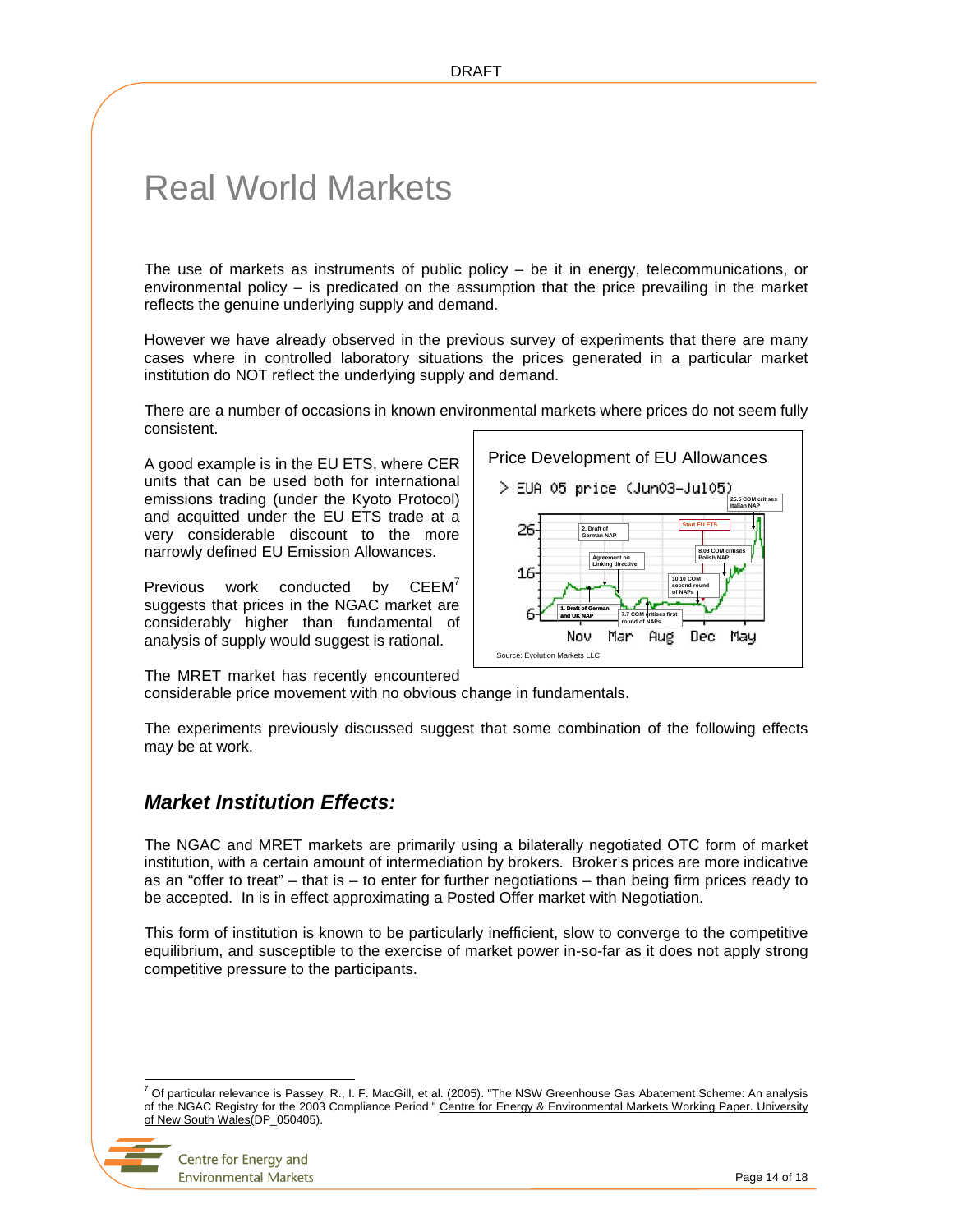### *Instrument Structure:*

Both the MRET and NGAC markets are driven by a single annual acquittal date. As demonstrated by (Ishikida, Ledyard et al. 2000), such a instrument design would tend to increase volalitity, and to concentrate trading towards the acquittal dates.

Some evidence of this effect may be obtained from market participants who have (anecdotally ${}^{8}$ ) suggested to AFMA that having the supply side of MRET dominated by a small number of existing generators, who must reach their baselines before they can produce RECs, combined with a single annual acquittal date means that (spot) market liquidity appears to vary considerably over the year. In particular, spot market liquidity appears to improve toward the end of the compliance period, as the existing generators reach their baselines and commence producing RECs. This pattern of RECs entering the market in a short period is also reminiscent of the "annual issuance" model examined in the RECLAIM case.

### *Market Concentration:*

In the MRET and NGAC markets there are a relatively small number of significant market participants. As outlined in (Passey, MacGill et al. 2005) the NGAC market shows evidence of significant market concentration:

- 1. There is a high level of market concentration. A single participant, Integral Energy, created almost half (46%) the 2003 NGACs, and together with EDL (17%) and AGL (8.5%), created over 70%.
- 2. The Herfindahl-Hirschman Index (a metric used to quantify market concentration) for the supply side of the NGAS in 2003 is around 2,540. Indicatively, a market where the HHI exceeds approximately 1,800 may be considered highly concentrated, with the implication that the assumptions of a competitive market may be violated.

This combined with a OTC bilateral negotiation institution (which is particularly susceptible to the exercise of market power) would suggest that prices could be consistently above the equilibrium – ie: the marginal abatement cost.

### *Impact of Grandfathering and Baselining*

Both the NGAC and the MRET markets have participants who because of historical production are in effect obtaining a considerable volume of certificates for little additional cost. (over 95% of 2003 NGACs were generated by plant that was commissioned before the start of the scheme.)

As previously discussed, there is growing experimental evidence that having participants holding units for free makes them much more prepared to attempt to withhold supply to maintain high prices, since the down-size risk of doing so is minimal. This is particularly the case given the perpetual nature of the traded instrument, since withholding supply in early years not only increased prices now, but also leaves considerable additional units for later sale.

l 8 To the best of our knowledge there has been no formal measure of liquidity publicly tracked prior to the commencement of AFMA's Environmental Products Revaluation Curve in November 2002. AFMA EP Curve records bid-offer spreads for Spot market transactions.

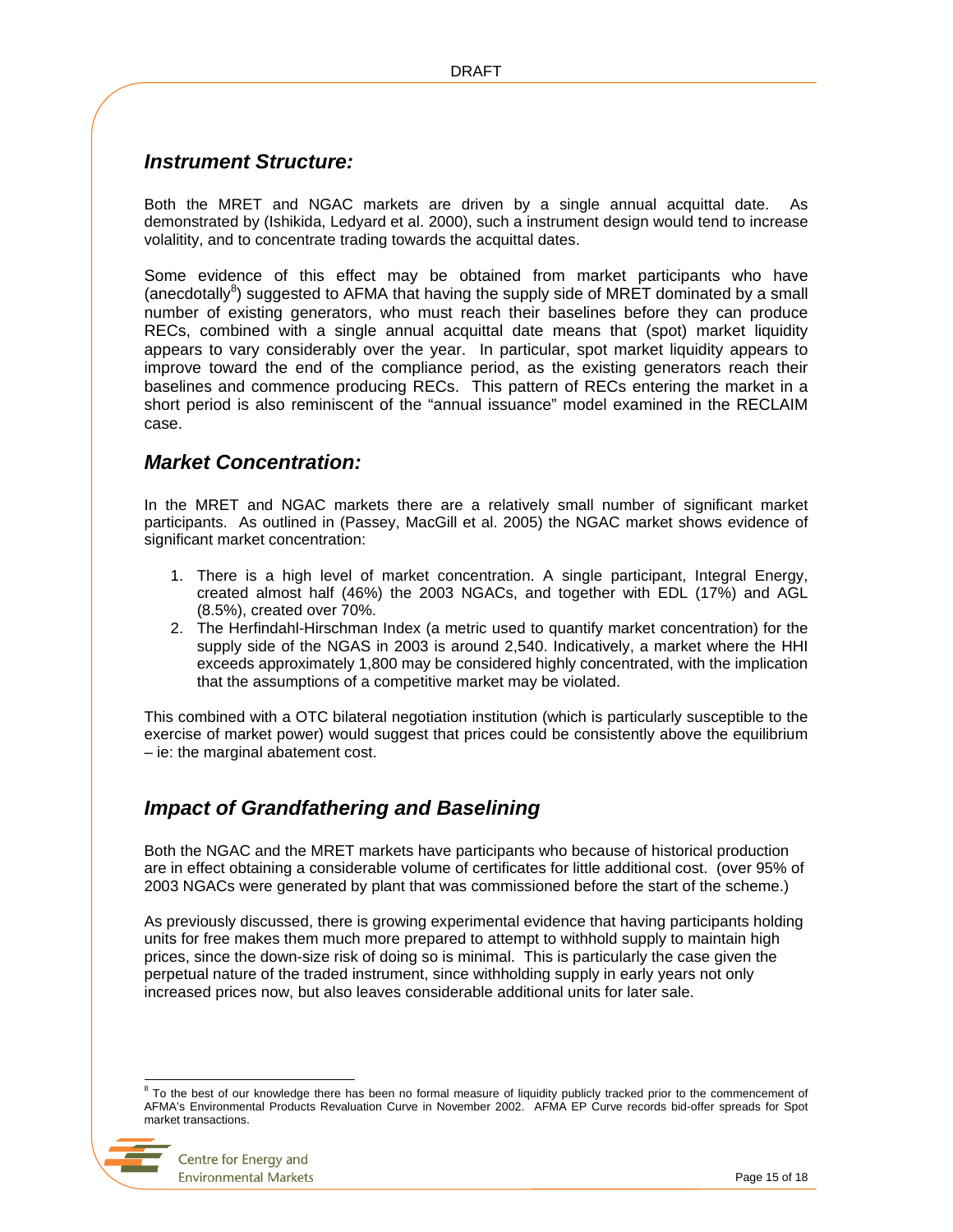### *Potential for tacit-collusion and vertical market optimisation*

The MRET and NGAC market are multiple period repeated "games" – in that each year is a semiindependent period, in which a small number of known participants engage under a near form of the posted offer with negotiation market institution.

The same (or nearly so) participants also engage in a related vertical market, namely the electricity market. There is considerable scope for a participant with a considerable holding of grandfathered or cheap NGACs to attempt to obtain a competitive advantage in (say) the retail market for electricity by withholding supply from the NGAC market, and thus forcing competing retailers to have to pay more for NGACs.

Since the participants deal repeatedly in connected markets it is also an environment where "tacit-colluders" have the potential to "punish" any deviation from the withholding behaviour.

### *Asymetric Information*

In MRET and NGAC markets all participants know the value induced on the buy side (being the penalty or tax avoided - \$57 in the case of MRET for example), however the underlying costs on the supply side are private. There is thus an information asymmetry between the participants.

A recent CEEM experiment examines this. Two treatements were conducted – both with the same underlying supply/demand schedules. In one treatment, the "penalty rate" applied to the "retailers" was private – the value of it being known only to each individual retailer. They were unaware of the penalty rate applied to other retailers. The second treatment allowed all participants to know that a uniform penalty rate applied across the market.

The results are shown in figures 5 & 6. The theoretical equilibrium price is shown in purple, and the actual average prices in each period in yellow.

The clear result was that in the first case prices were consistently lower than the equilibrium, and converged towards the



**Figure 5: Prices in a CEEM experiment where the induced value is PRIVATE.** 



equilibrium from below. In the second treatment, prices were consistently higher than equilibrium, and converged from above.

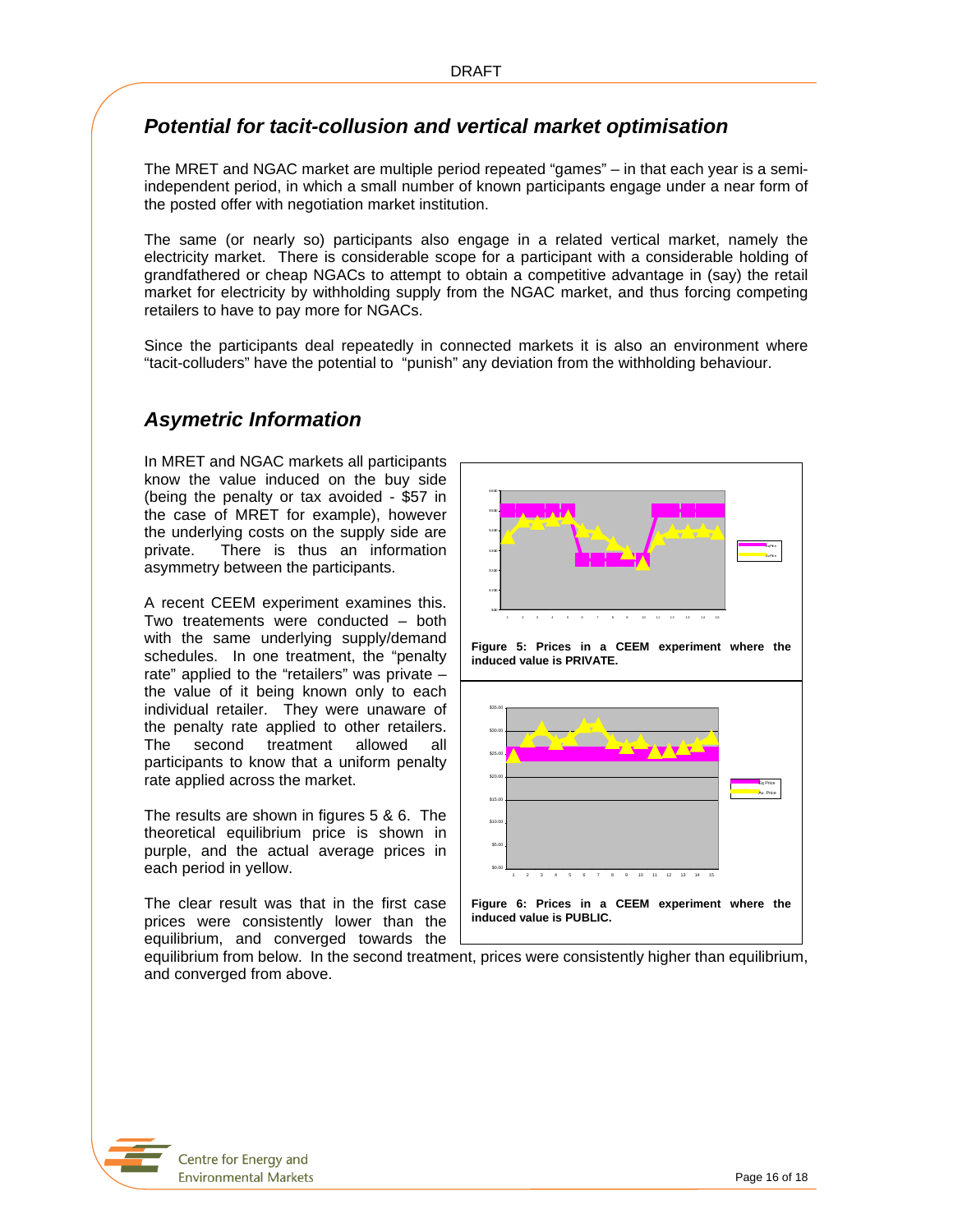## References

A comparison of Posted-Offer and Double Auction pricing institutions – Smith, Ketcham, Williams. P295 SMITH

Bubbles, Crashes and Endogenous Expectations in Experimental Spot Asset Markets (Smith, Suchanek, Williams)

Allaz, B. and J.-L. Vila (1993). "Cournot Competition, Forward Markets and Efficiency." Journal of Economic Theory **59**: 1-16.

Brandts, J., P. Pezanis-Christou, et al. (2003). "Competition with Forward Contracts: A Laboratory Analysis Motivated by Electricity Market Design\*." Forthcoming.

Davis, D. and C. Holt (1993). Experimental economics, Princeton, N.J.

Ellerman, D., P. Joskow, et al. (2003). Emissions Trading in the U.S. Experience, lessons and considerations for Greenhouse Gases, PEW Center on Global Climate Change**:** 72.

Holt, C. (1989). "The exercise of market power in laboratory experiments." Journal of Law and Economics **32**: 107-131.

Holt, C., L. Langan, et al. (1986). "Market Power in oral double auctions." Economic Inquiry **24**: 107- 23.

Ishikida, T., J. Ledyard, et al. (2000). "Experimental testbedding of a Pollution Trading System: Southern California's RECLAIM emissions market." Report for Californian Government.

Kagel, J. and A. Roth, Eds. (1995). The handbook of experimental economics, Princeton.

Kluger, B. D. and S. B. Wyatt (1990). "Options and efficiency: Some experimental evidence." Working paper, University of Cincinnati. Quoted by Kagel and Roth.

McMillan, J. (1994). "Selling Spectrum Rights." The Journal of Economic Perspectives **8**(3): 145-162.

Milgrom, P. and J. Weber (1982). "A theory of auctions and competitive bidding." Econometrica **50**(5): 1089-1122.

Montgomery, W. D. (1972). "Markets in licenses and efficient pollution control programs." Journal of Economic Theory **5**: 395-418.

Passey, R., I. F. MacGill, et al. (2005). "The NSW Greenhouse Gas Abatement Scheme: An analysis of the NGAC Registry for the 2003 Compliance Period." Centre for Energy & Environmental Markets Working Paper. University of New South Wales(DP\_050405).

Porter, D. and V. L. Smith (1989). "Stock market bubbles in the laboratory." Working paper, University of Arizona.

Randall, A. (2003). Market-based Instruments - International Patterns of Adoption, Remaining Challenges, and Emerging Approaches. AARES 2003, Canberra.

Smith, V. L., A. Williams, et al. (1982). "Competitive Market Institutions: Double Auctions vs. Sealed Bid-Offer Auctions." UNKNOWN!!!

Surry, J., Ed. (1996). The British Electricity Experiment - Privatization: The record, the issues, the lessons. London, EarthScan.